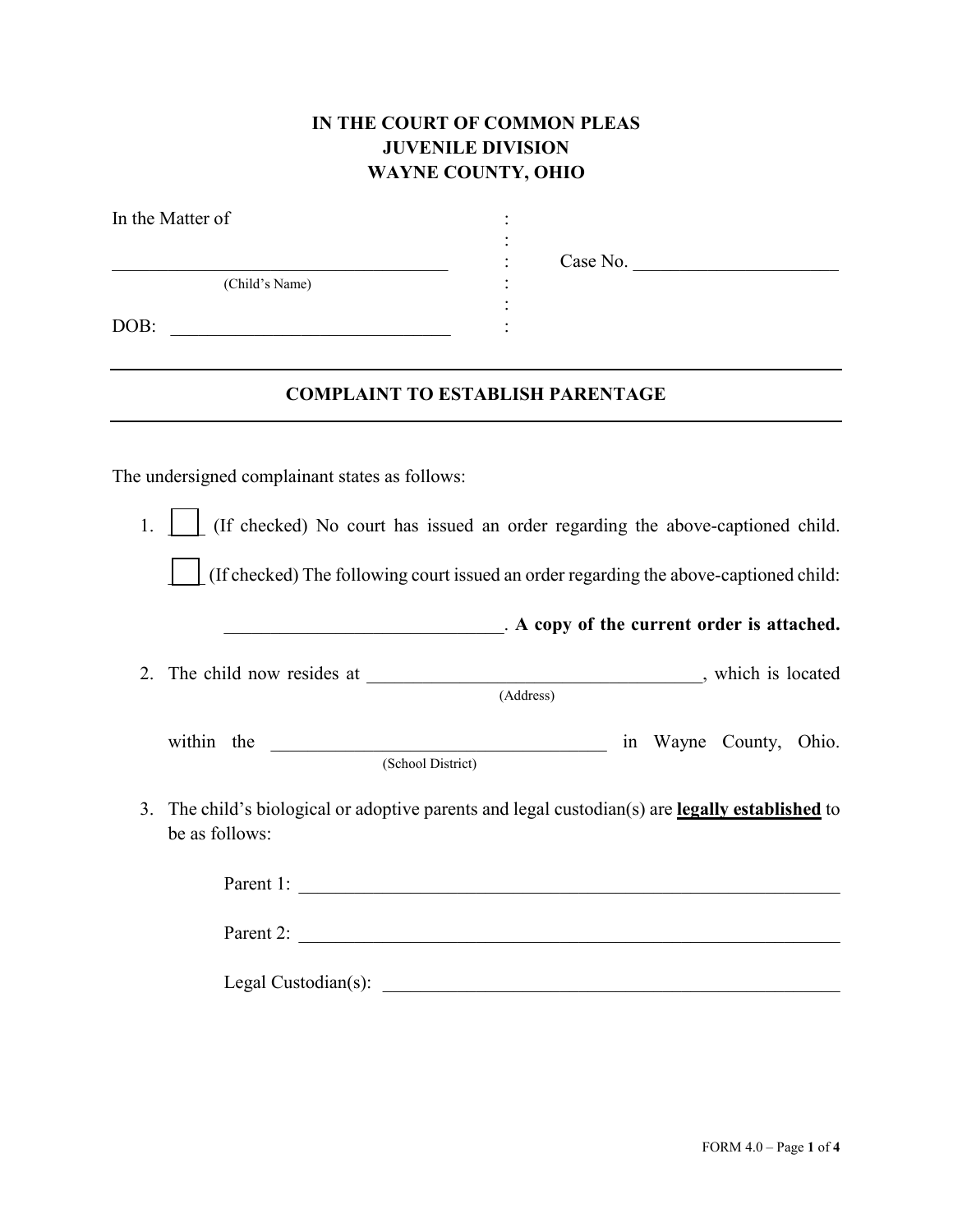4. The legal establishment referenced in Paragraph 3 above was by the following means (*check all that apply*):

| (For birth mother only) Live, documented birth.                                                 |
|-------------------------------------------------------------------------------------------------|
| Signed acknowledgment/affidavit of paternity.                                                   |
| Genetic testing.                                                                                |
| Birth during marriage of the parents or within 300 days of the termination<br>of that marriage. |
| Administrative order of a child support enforcement agency.                                     |
| Court order.                                                                                    |
| Adoption.                                                                                       |
| ther.                                                                                           |

- 5. I believe the following individual to be a parent of the child:
- 6. I request that the Court establish the individual referenced in Paragraph 5 as a parent of the child. Specifically and additionally, I request the following orders (*check all that apply*):

 $\mathcal{L}_\text{G}$  , and the contribution of the contribution of the contribution of the contribution of the contribution of the contribution of the contribution of the contribution of the contribution of the contribution of t

| Conduct genetic testing of the child and each alleged parent.                                                                                                      |
|--------------------------------------------------------------------------------------------------------------------------------------------------------------------|
| Note: If parentage is already legally established, the undersigned<br>may be ordered to pay for this genetic testing in order to prosecute<br><i>this request.</i> |
| Change the child's name to the following:<br>Note: If parentage is already legally established, requests for                                                       |
| change of name may not be addressed by a juvenile court.                                                                                                           |
| Allocate parental rights and responsibilities for the child. I request that the<br>Court grant me ( <i>check all that apply</i> ):                                 |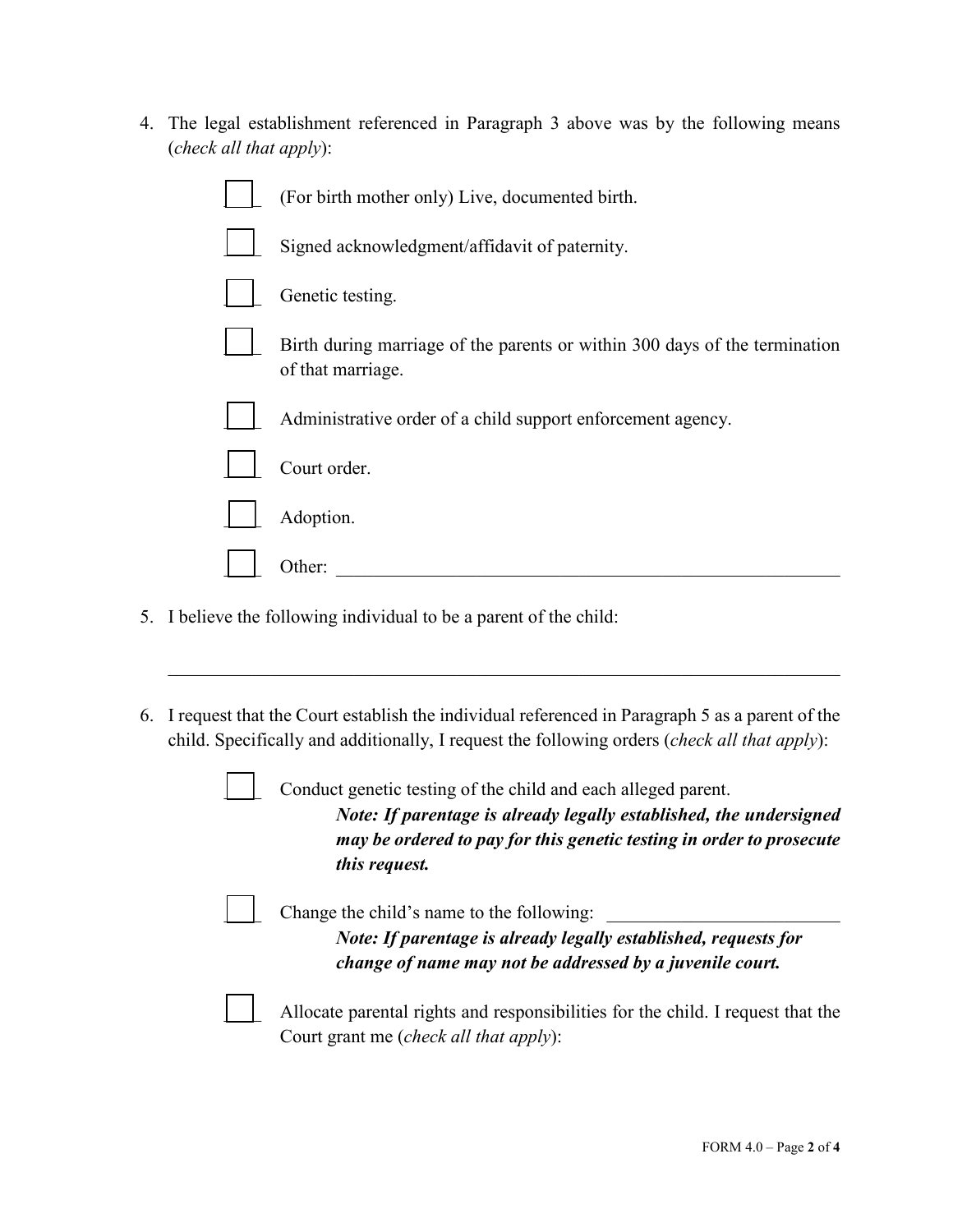| Legal custody of the child.                                |
|------------------------------------------------------------|
| Parenting time (visitation) with the child.                |
| Establish a child and medical support order for the child. |
| Other (explanation required):                              |
|                                                            |
|                                                            |

7. It is in the child's best interest to award the above order(s).

By signing below, I represent the above information is truthful and complete to the best of my knowledge.

Signature of Complainant

 $\mathcal{L}_\mathcal{L}$ 

 $\mathcal{L}_\mathcal{L}$ 

 $\mathcal{L}_\text{max}$  , where  $\mathcal{L}_\text{max}$  and  $\mathcal{L}_\text{max}$  and  $\mathcal{L}_\text{max}$ 

Address

City/State

In \_\_\_\_\_\_\_\_\_\_\_\_\_\_\_\_\_\_\_\_\_\_\_\_\_\_\_ County, Ohio, the above was sworn to and subscribed in my

presence this  $\_\_\_\_\$  day of  $\_\_\_\_\_\_\$ 

Notary Public